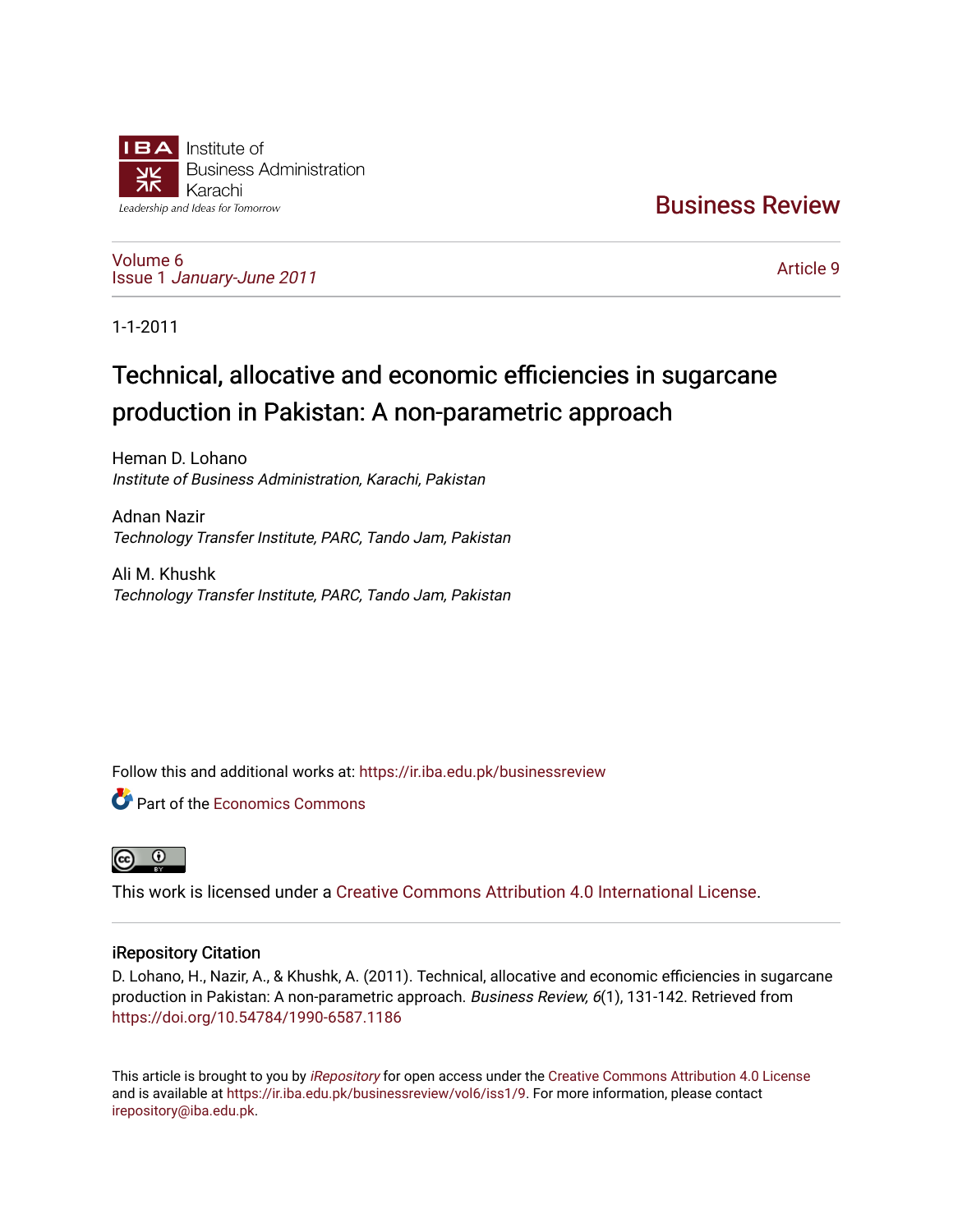## **ARTICLE**

# **Technical, Allocative and Economic Efficiencies in Sugarcane Production in Pakistan: A Non-parametric Approach**

**Heman D. Lohano**  Institute of Business Administration, Karachi, Pakistan

#### **Adnan Nazir and Ali M. Khushk**

Technology Transfer Institute, PARC, Tando Jam, Pakistan

#### **ABSTRACT**

*The objective of this paper is to measure the technical, allocative and economic efficiencies of sugarcane farms in Pakistan. These efficiencies are measured by data envelopment analysis method using the farm level data collected from 333 sugarcane growers of Pakistan in 2008. The results show that the average technical efficiency of the sugarcane farms is 75 percent, the average allocative efficiency is 83 percent, and the average cost efficiency is 62 percent. The results indicate that the sugarcane farms of Pakistan can reduce the costs of production by 38 percent to produce the same level of output by using the inputs in optimal proportion and by improving the technical efficiency. The results also show that the existing level of sugarcane production can potentially be increased by 33.33 percent with the same level of inputs by improving the technical efficiency of the sugarcane farms.* 

**Key words:** Data envelopment analysis, efficiency, sugarcane

**JEL classification:** D24, Q12

#### **INTRODUCTION**

Sugarcane is one of the major crops of Pakistan. In the year 2009-10, sugarcane was sown in the area of 0.943 million hectares with estimated sugarcane production of 49.373 million tonnes and yield of 52.357 tonnes per hectare (Government of Pakistan, 2010). According to FAOSTAT (2010), Pakistan has become the fourth largest sugarcane producer in the world in terms of area harvested and the fifth largest in terms of production. However, it stands at  $63<sup>rd</sup>$  place in the world in terms of yield. Despite among the top growers in the world, Pakistan has been net importer of sugar almost each year due to lower sugarcane yield and the rising demand for sugar. Thus, there is need to investigate the productivity and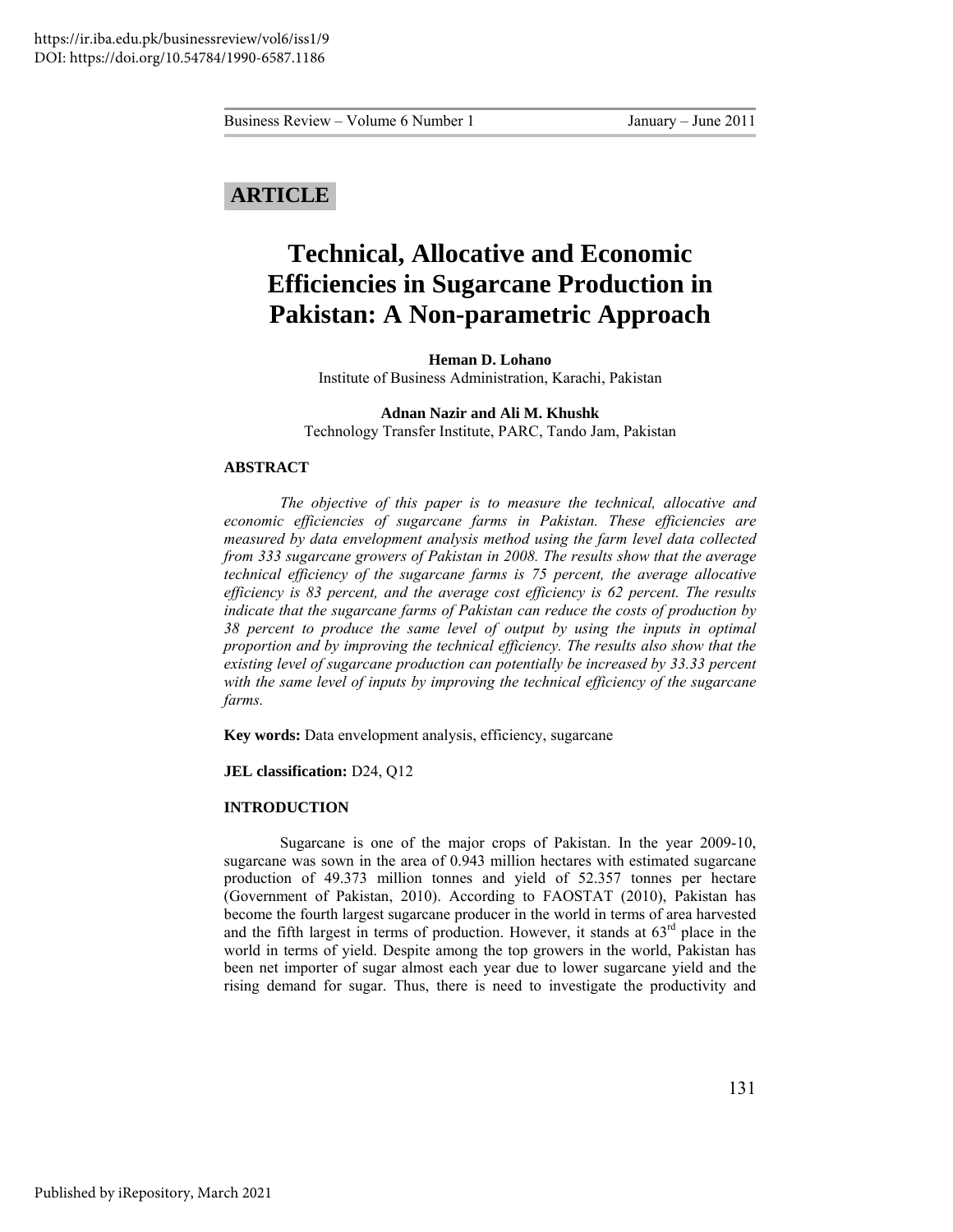efficiency across sugarcane farms, and to evaluate the gap between the actual and potential production of sugarcane in Pakistan.

Sugarcane is an important cash crop of Pakistan, especially for small farmers, as about 68.5 percent of the total area under sugarcane is cultivated on farms with farm size under 10 hectares (Government of Pakistan, 2003). To achieve its target production, the government announces the procurement price for sugarcane each year. However, the government is also facing increased pressure to reduce the price of sugar to protect the low-income consumers. Furthermore, with open world market competition and increasing costs of production, the sugarcane growers who are cost-inefficient will face challenges to continue producing sugarcane. Thus, to investigate the implications for sugarcane growers, there is a need to measure the cost efficiency of sugarcane producers as well as its distribution across farms. In the regime of the WTO, farmers face much variation in input prices, especially the price of fertilizer and diesel. Thus, there is a need to investigate the ability of farmers to respond optimally in using various inputs due to changes in the input prices.

The above issues are investigated by various measures of efficiency. Input-oriented technical efficiency measures the ability of a firm to reduce all inputs to produce the given level of output. Input-oriented allocative efficiency measures the ability of a firm to reduce the cost of production by using the inputs in optimal proportion given their respective prices and the production technology. Inputoriented economic efficiency (cost efficiency) measures the ability of firm to minimize the costs of production to produce the given level of output through the input-oriented technical and allocative efficiencies. Output-oriented technical efficiency<sup>5</sup> measures the ability of a firm to produce maximum output by using the given level of inputs (Coelli et al., 2005).

The efficiency of firms can be measured by two broad approaches: parametric and non-parametric. The parametric approach is based on the specification of a functional form for a production function (or cost function, profit function), estimated by econometric techniques. The parametric approach is stochastic, and includes the random error term. However, it imposes parametric restrictions. For example, Cobb-Douglas production function assumes unitary elasticity of substitution (Chavas and Aliber, 1993). Furthermore, estimating econometric model poses challenges of including the all relevant inputs in the production function due to multicollinearity problem. The nonparametric approach for measuring efficiency is data envelopment analysis (DEA), which is based on

 $\overline{a}$ 

<sup>&</sup>lt;sup>5</sup> Output-oriented allocative and economic efficiencies are measured when there are multiple products. We do not investigate these efficiency measures, as there is a single product, namely sugarcane crop, in the present study.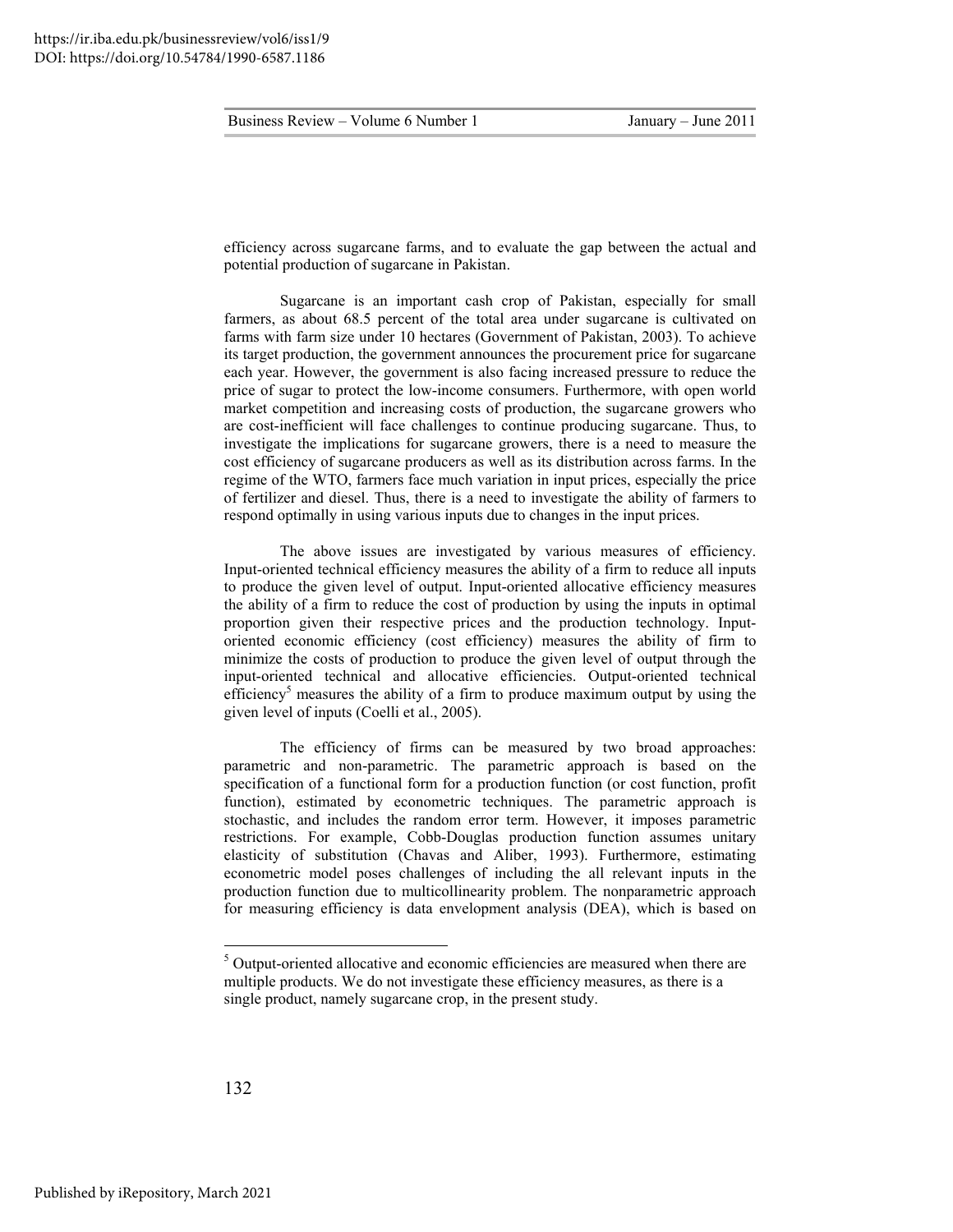mathematical programming technique. This approach is nonstochastic, but it does not impose the parametric restrictions and does not have the multicollinearity problem. Distinctions and advancement of these two approaches are discussed in Fried et al. (2008, pp.31-33).

The objective this paper is to measure the technical, allocative and economic efficiencies of sugarcane farms in Pakistan using the nonparametric DEA method. In this study we measure the input-oriented technical, allocative and economic efficiencies and output-oriented technical efficiency. We investigate the average as well as the distribution of these efficiency measures. The rest of the paper is organized as follows. The next section describes the model followed by a section on data and definition of variables. The fourth section presents the empirical results. The last section draws conclusions.

#### **MODEL**

Technical, allocative and economic efficiencies are measured for the sampled sugarcane farms of Pakistan using data envelopment analysis (DEA), which is a nonparametric approach based on mathematical programming technique. DEA method was first introduced in the study by Charnes et al. (1978), which was based upon the work of Farrell (1957), Boles (1966), Shephard (1970), and Afriat (1972). Charnes et al. (1978) introduced input-oriented measure of efficiency with the assumption of constant returns to scale (CRS) technology. The CRS assumption was relaxed by Banker et al. (1984), who proposed a variable returns to scale model of DEA. A comprehensive overview of DEA methods is presented in Fare et al. (1994), Coelli et al. (2005), and Fried et al. (2008), which were reviewed in developing the DEA model of the present study.

The DEA model is presented for single output and multiple inputs, as in the case for this study. We use DEA method with the variable returns to scale technology. Suppose there are *n* firms producing the single product by using *K* inputs.

To measure the input-oriented technical efficiency of a firm *j*, the following linear programming problem is solved: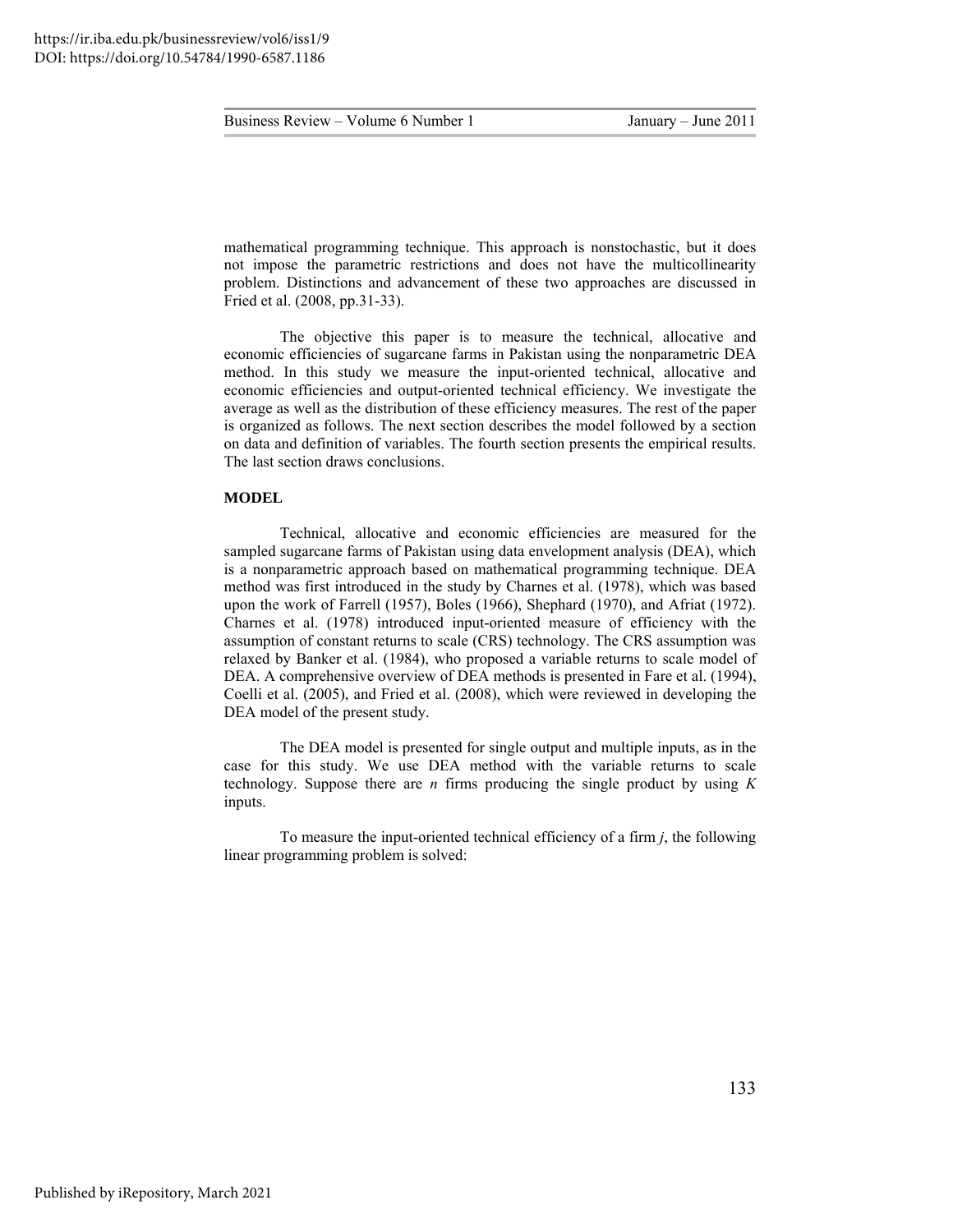$$
\min_{\theta, \{\lambda_i\}_{i=1}^n} \theta \tag{1}
$$

subject to:

$$
\sum_{i=1}^{n} y_i \lambda_i \ge y_j \tag{2}
$$

$$
\sum_{i=1}^{n} x_{ki} \lambda_i \le \theta x_{kj} \text{ , for } k = 1, 2, ..., K
$$
 (3)

$$
\sum_{i=1}^{n} \lambda_i = 1 \tag{4}
$$

$$
\lambda_i \ge 0 \tag{5}
$$

where  $\theta$  is the input-oriented measure of technical efficiency of firm j,  $y_i$ is the quantity of output produced by firm i, where  $i = 1, 2, \ldots, j, \ldots, n$ , and n is the number of firms,  $x_{ki}$  is the quantity of input k applied by firm i (for i =1, 2,..., j, ..., n) for  $k = 1, 2, \ldots, K$ , where K is the number of inputs used by the firms, and  $\{\lambda_i\}_{i=1}^n$ are the weights to be determined. Note that there are K equations in Equation (3). The above model, given in Equations  $(1)$ – $(4)$ , is solved for firm j to obtain the optimal value of the objective function,  $\boldsymbol{\theta}^*$ , which is a measure of the input-oriented technical efficiency of the firm j (TEj):<br> $TE_j = \theta^*$  (6)

This technical efficiency measure satisfies these bounds:  $0 < \theta^* \le 1$ , where the value of 1 indicates fully efficient firm. Thus, the above problem is solved to obtain  $\theta^*$  for each firm (for j = 1, 2, ..., n).

To measure the input-oriented economic efficiency (or cost efficiency) of firm j, the following linear programming problem is solved:

*K*

$$
\min_{\{x_{kj}\}_{k=1}^K, \{ \lambda_i \}_{i=1}^n} \sum_{k=1}^n w_{kj} x_{kj} \tag{7}
$$

subject to:

134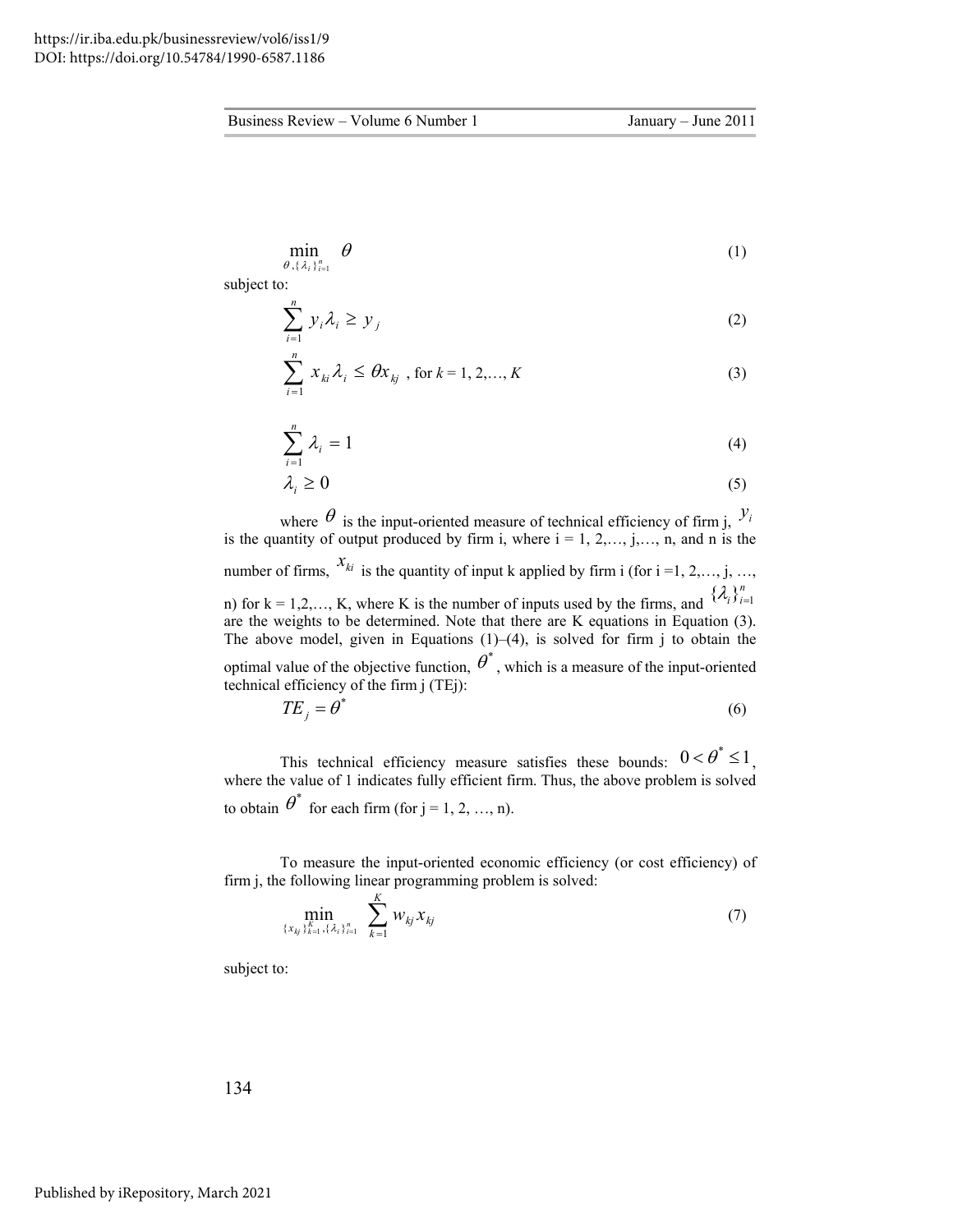$$
\sum_{i=1}^{n} y_i \lambda_i \ge y_j \tag{8}
$$

$$
\sum_{i=1}^{n} x_{ki} \lambda_i \le x_{kj} \quad \text{for } k = 1, 2, ..., K
$$
 (9)

$$
\sum_{i=1}^{n} \lambda_i = 1 \tag{10}
$$

$$
\lambda_i \ge 0 \tag{11}
$$

where  $W_{kj}$  is the price of input k applied by firm j. The above model, given in Equations  $(7)$ – $(11)$ , is solved for firm j to obtain the optimal solution:  ${x_{kj}^*}$ <sub> $k=1$ </sub> and  $\{\lambda_i^*\}_{i=1}^n$ . The economic efficiency of firm j (EEj) is calculated as follows: *n* \*

$$
EE_j = \frac{\sum_{k=1}^{K} w_{kj} x_{kj}^*}{\sum_{k=1}^{K} w_{kj} x_{kj}}
$$
(12)

Equation (12) indicates that  $EE_j$  is the ratio of minimum cost of production to the actual observed cost of production.

The allocative efficiency of firm  $j$   $(AE<sub>i</sub>)$  is then computed using Equations  $(6)$  and  $(12)$  as follows:

$$
AE_j = \frac{EE_j}{TE_j} \tag{13}
$$

To measure the output-oriented technical efficiency of a firm *j*, the following linear programming problem is solved:

$$
\max_{\phi,\{\lambda_i\}_{i=1}^n} \phi \tag{14}
$$

subject to:

$$
\sum_{i=1}^{n} y_i \lambda_i \ge \phi y_j \tag{15}
$$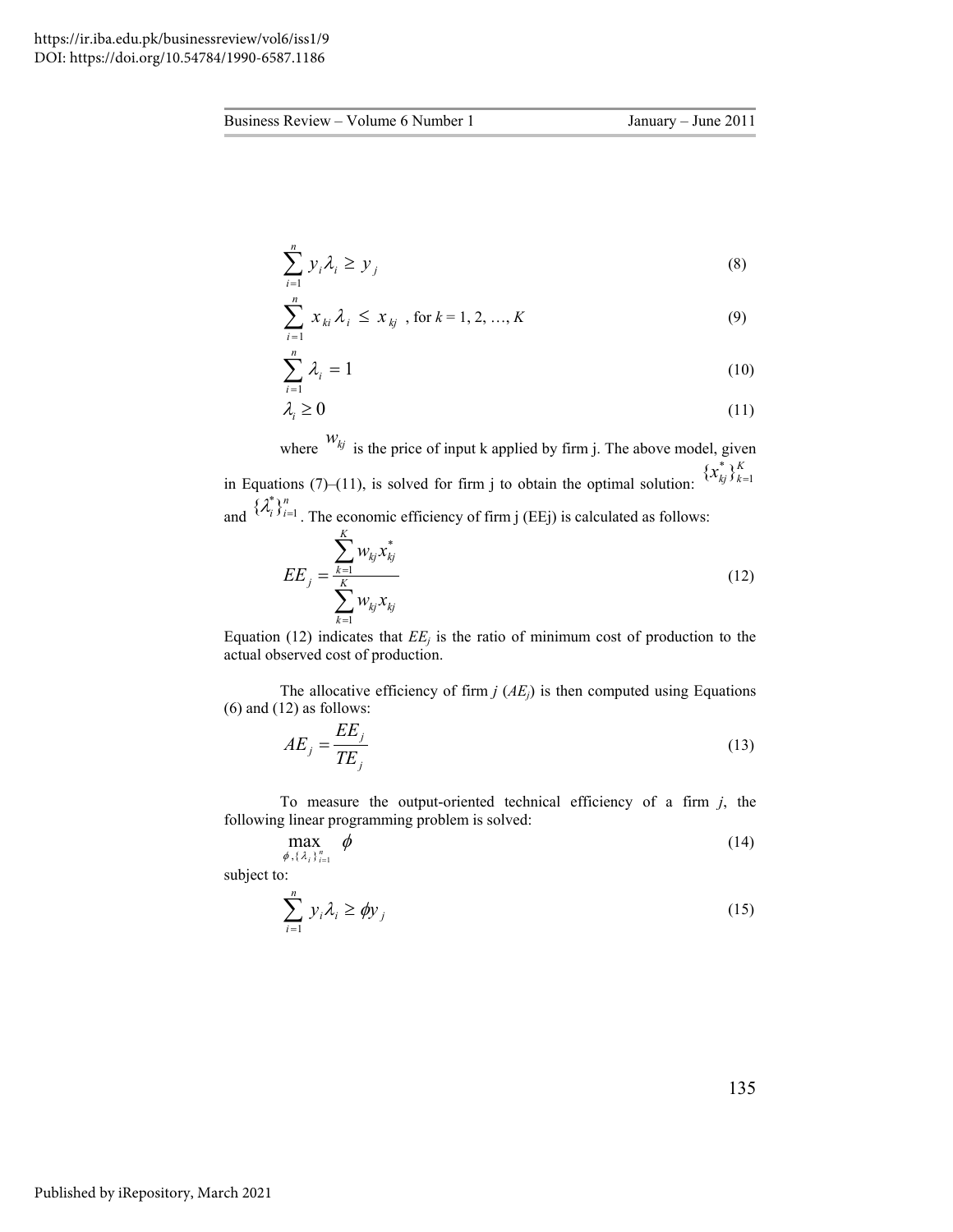$$
\sum_{i=1}^{n} x_{ki} \lambda_i \le x_{kj} \text{ , for } k = 1, 2, ..., K
$$
 (16)

$$
\sum_{i=1}^{n} \lambda_i = 1 \tag{17}
$$

$$
\lambda_i \ge 0 \tag{18}
$$

where  $\phi \ge 1$ , and  $(\phi - 1)$  is proportional increase in the output that could be achieved by firm *j* given the input levels. The above model, given in Equations (14)– (18), is solved for firm *j* to obtain the optimal value of the objective function,  $\phi^{\dagger}$ . To express it in relative measure, the output-oriented technical efficiency of firm *j* (*TEOj*) is defined as:

$$
TEO_j = \frac{1}{\phi^*}
$$
 (19)

This technical efficiency measure satisfies these bounds:  $0 < TEO_j \le 1$ , where the value of 1 indicates fully efficient firm.

The above optimization problems are solved *n* times to compute the measures of efficiency for each firm *j*, for  $j = 1, 2, \ldots, n$ . We solve these models using software DEAP 2.1 developed by Coelli (1996).

#### **DATA AND VARIABLES**

Farm level data are collected from sugarcane farms where sugarcane is grown as a fresh crop<sup>6</sup>. Primary data are collected from 333 sugarcane growers by conducting survey during January–May 2008 in five major sugarcane-producing districts of Pakistan, namely Mirpurkhas and Badin from Sindh province, Faisalabad and Jhung from Punjab province, and Mardan from NWFP. Data were collected on a pretested questionnaire by taking face-to-face interviews on the farms.

The output and inputs are measured per farm of sugarcane crop. The output is measured as kilograms of sugarcane harvested per farm. There are seven inputs including farmland acres under sugarcane crop, labor in man-days per farm, quantity of fertilizer in kilograms per farm, acre-irrigations per farm, tractor hours per farm, bullock hours per farm, and quantity of seed in kilograms per farm. The price of each of these inputs is computed as the market price or the opportunity cost per unit.

 $\overline{a}$ 

<sup>&</sup>lt;sup>6</sup> Sugarcane fresh crop refers to the recently grown crop with the first harvest.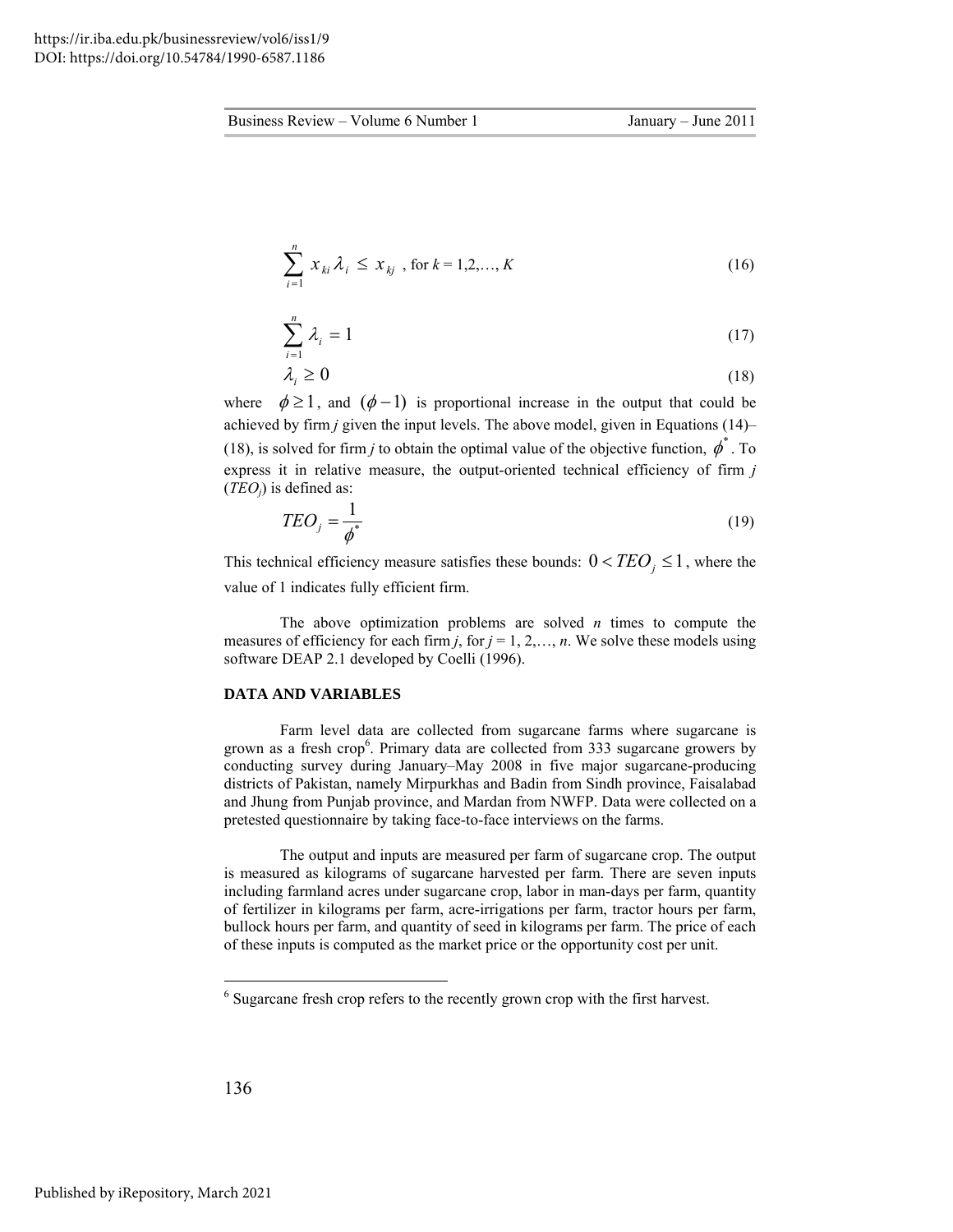#### **EMPIRICAL RESULTS**

Technical, allocative and economic efficiencies are measured by DEA method for each of the 333 sampled sugarcane farms in Pakistan. Table 1 presents the descriptive statistics of the efficiency measures, including the average, standard deviation, minimum and maximum values. The results show that the average inputoriented technical efficiency score is 0.75, which indicates that on average 25 percent of the input use can be reduced to produce the observed level of sugarcane production by improving the technical efficiency of farms. The average inputoriented allocative efficiency score is 0.83, which indicates that on average sugarcane farms can reduce the costs of production by 17 percent by using the inputs in optimal proportion given their respective prices even without improving their technical efficiency. The results show that on average the farms have higher allocative efficiency (0.83) than the technical efficiency (0.75).

The average input-oriented economic efficiency is 0.62, which indicates that the sugarcane farms can reduce the costs of production by 38 percent to produce the same level of output by using the inputs in optimal proportion given their respective prices and by improving their technical efficiency. The results in Table 1 show that the average output-oriented technical efficiency is 0.75, which indicates that on average the observed level of sugarcane production is 75 percent of the potential production which can be produced by using the given level of inputs. This implies that the existing level of sugarcane production can potentially be increased by 33.33 percent with the same level of inputs by improving the technical efficiency of the sugarcane farms.

Table 1 also presents the standard deviation of various efficiency measures. The standard deviation was 0.16 in both the input-oriented and output-oriented technical efficiency measures, 0.08 in input-oriented allocative efficiency, and 0.15 in input-oriented economic efficiency. These results indicate that the variation in allocative efficiency across farms is less than that in the other efficiency measures.

Table 2 presents the relative frequency distribution (in percent) of the various efficiency measures of sugarcane farms in Pakistan. Histograms of these distributions are presented in Figure 1. The results show that about 13.2 percent of the farms are fully efficient in terms of input-oriented as well as output-oriented technical efficiency measures. However, there is a lot of variation across the farms in these efficiency measures. The variation in allocative efficiency across farms is less than that in the other efficiency measures, as about 63 percent of the sugarcane farms have the allocative efficiency in the range of 0.75–0.89. The results show that the input-oriented economic efficiency varies across farms, where the majority of farms (57 percent) have the economic efficiency in the range of 0.50–0.69.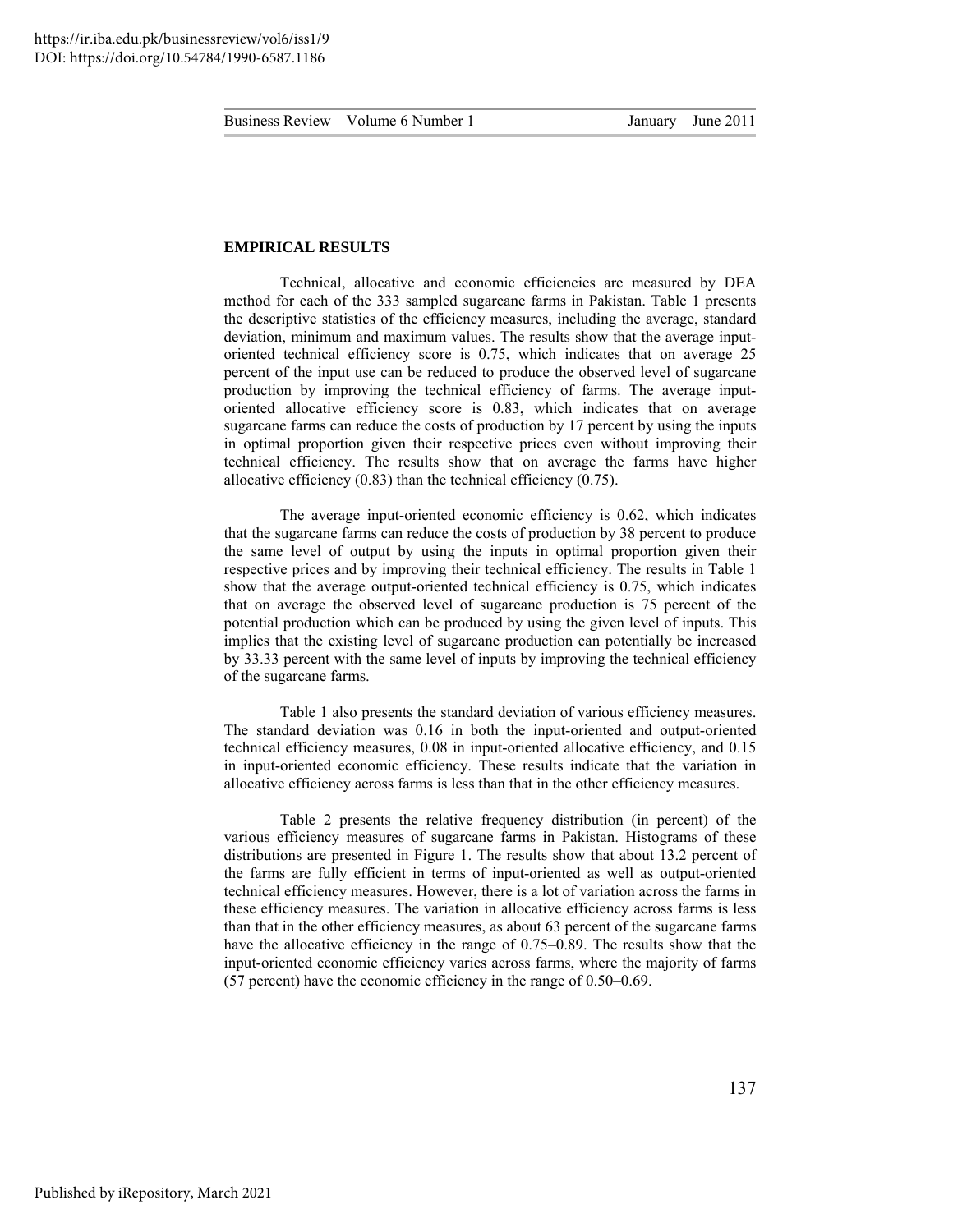Maximum 1.00

|           | Input-oriented<br>Technical<br>Efficiency | Input-oriented<br>Allocative<br>Efficiency | Input-oriented<br>Economic<br>Efficiency | Output-<br>oriented<br>Technical<br>Efficiency |
|-----------|-------------------------------------------|--------------------------------------------|------------------------------------------|------------------------------------------------|
| Mean      | 0.75                                      | 0.83                                       | 0.62                                     | 0.75                                           |
| Std. dev. | 0.16                                      | 0.08                                       | 0.15                                     | 0.16                                           |
| Minimum   | 0.32                                      | 0.62                                       | 0.26                                     | 0.34                                           |
| Maximum   | .00                                       | 1.00                                       | $1.00\,$                                 | 1.00                                           |

#### **Table 1. Descriptive Statistics of Efficiency Measures of Sugarcane Farms in Pakistan**

| Table 2. Relative Frequency Distribution (in percent) of Efficiency Measures of |  |
|---------------------------------------------------------------------------------|--|
| <b>Sugarcane Farms in Pakistan</b>                                              |  |

|               | Input-oriented<br>Technical<br>Efficiency<br>$(\%$ Farms) | Input-oriented<br>Allocative<br>Efficiency<br>$(\%$ Farms) | Input-oriented<br>Economic<br>Efficiency<br>$(\%$ Farms) | Output-<br>oriented<br>Technical<br>Efficiency<br>$(\%$ Farms) |
|---------------|-----------------------------------------------------------|------------------------------------------------------------|----------------------------------------------------------|----------------------------------------------------------------|
| < 0.29        | $\theta$                                                  | $\theta$                                                   | 0.6                                                      | 0                                                              |
| $0.30 - 0.34$ | 0.3                                                       | $\boldsymbol{0}$                                           | 2.4                                                      | 0.3                                                            |
| $0.35 - 0.39$ | 1.2                                                       | $\boldsymbol{0}$                                           | 2.7                                                      | 1.5                                                            |
| $0.40 - 0.44$ | 0.9                                                       | $\theta$                                                   | 6.3                                                      | 1.5                                                            |
| $0.45 - 0.49$ | 3.9                                                       | $\boldsymbol{0}$                                           | 5.7                                                      | 3.0                                                            |
| $0.50 - 0.54$ | 3.9                                                       | $\boldsymbol{0}$                                           | 12.9                                                     | 3.9                                                            |
| $0.55 - 0.59$ | 6.3                                                       | $\theta$                                                   | 15.6                                                     | 8.1                                                            |
| $0.60 - 0.64$ | 12.6                                                      | 2.4                                                        | 18.0                                                     | 11.4                                                           |
| $0.65 - 0.69$ | 10.2                                                      | 5.4                                                        | 10.5                                                     | 11.4                                                           |
| $0.70 - 0.74$ | 10.5                                                      | 12.0                                                       | 8.7                                                      | 9.9                                                            |
| $0.75 - 0.79$ | 12.6                                                      | 14.4                                                       | 3.0                                                      | 11.4                                                           |
| $0.80 - 0.84$ | 8.4                                                       | 22.2                                                       | 3.6                                                      | 7.8                                                            |
| $0.85 - 0.89$ | 6.3                                                       | 26.4                                                       | 5.1                                                      | 7.2                                                            |
| $0.90 - 0.94$ | 5.4                                                       | 12.6                                                       | 0.9                                                      | 5.1                                                            |
| $0.95 - 0.99$ | 4.2                                                       | 3.3                                                        | 2.7                                                      | 4.2                                                            |
| 1.00          | 13.2                                                      | 1.2                                                        | 1.2                                                      | 13.2                                                           |
| Total         | 100                                                       | 100                                                        | 100                                                      | 100                                                            |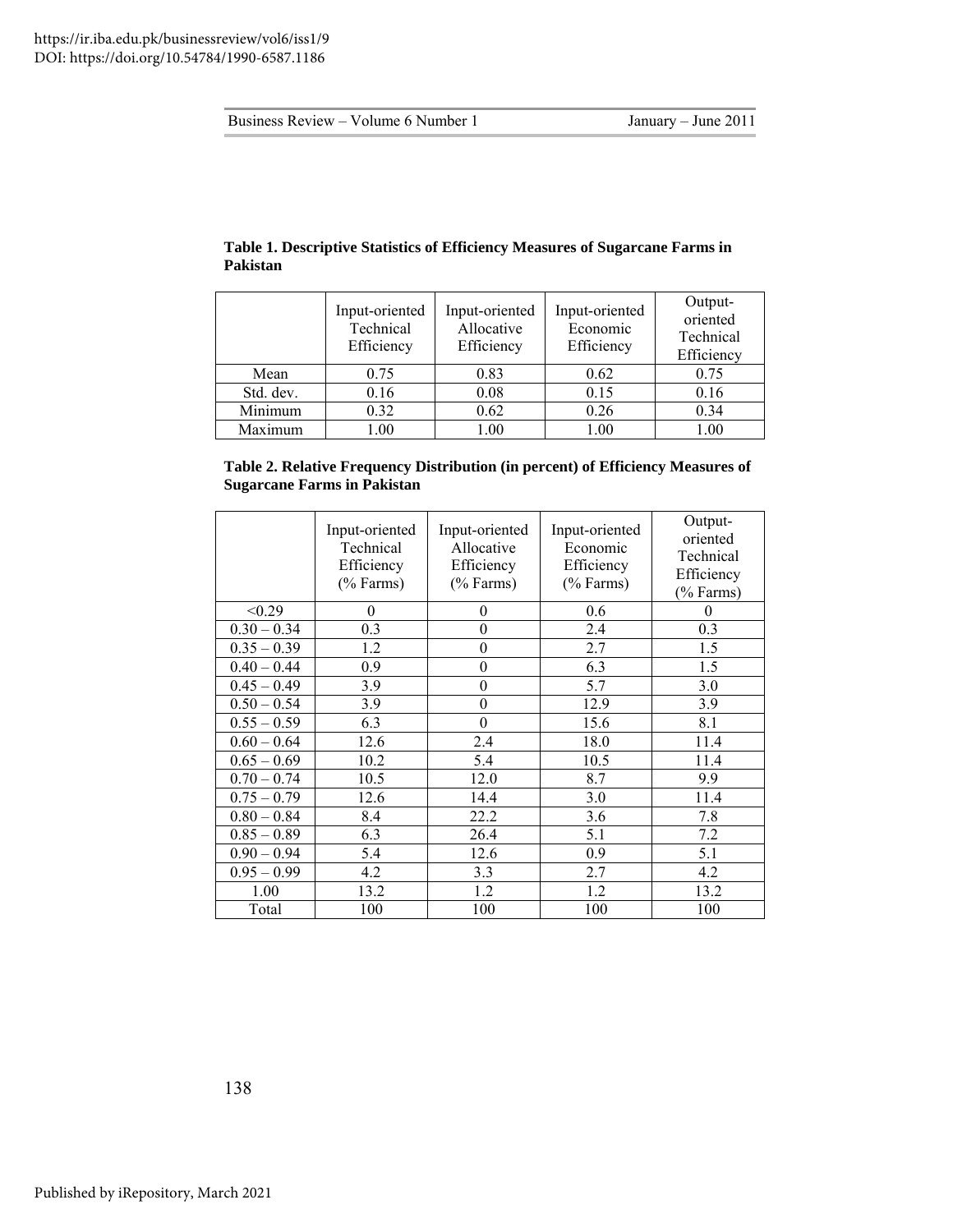



**Figure 1. Histogram of Efficiency Measures of Sugarcane Farms in Pakistan**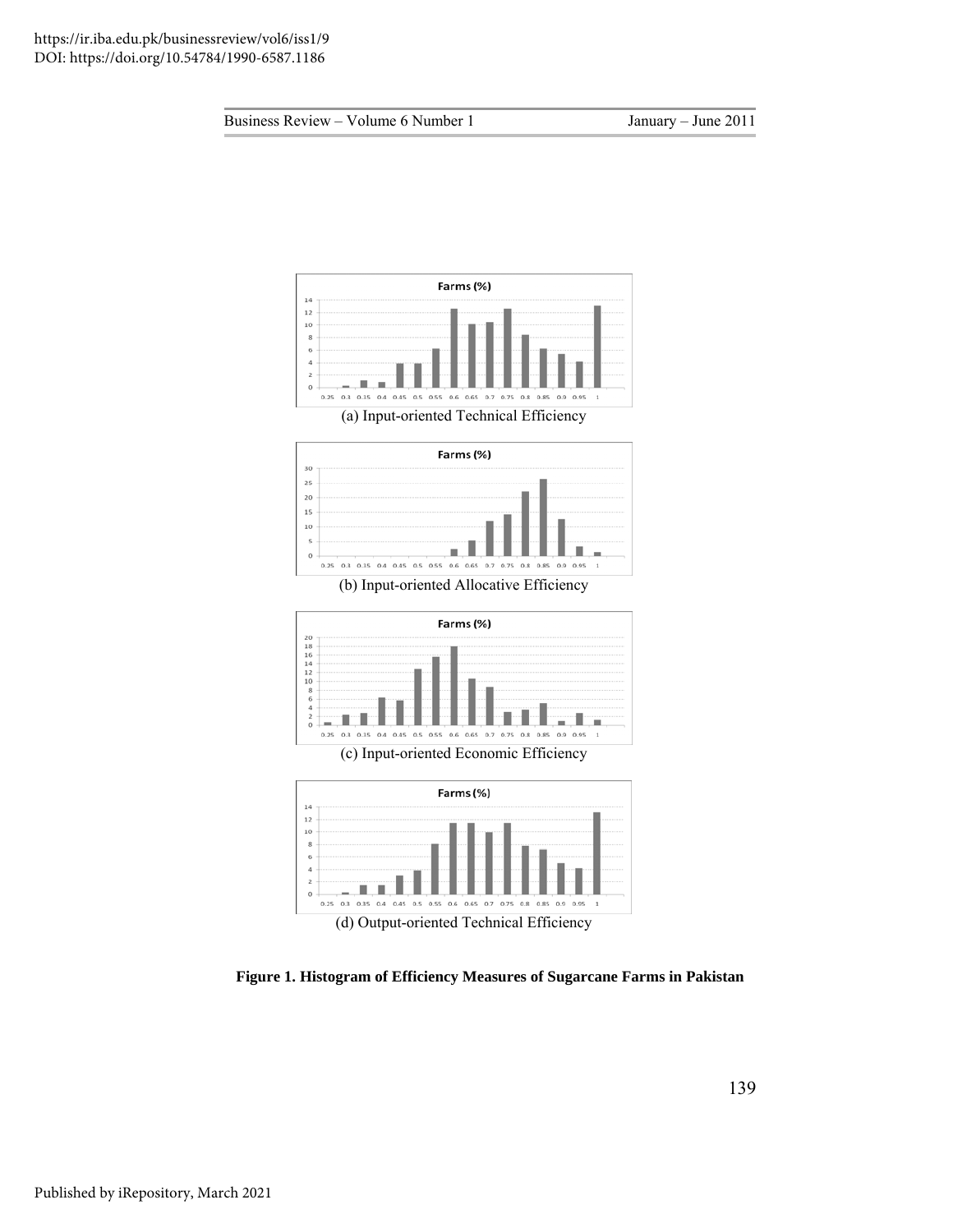#### **CONCLUSIONS**

This paper measures the technical, allocative and economic efficiencies of sugarcane farms in Pakistan by DEA method using data collected from 333 sugarcane growers of Pakistan in 2008. The results of this study indicate that sugarcane farms of Pakistan can reduce the costs of production by 38 percent to produce the same level of output by using the inputs in optimal proportion and by improving the technical efficiency. The results also show that the existing level of sugarcane production can potentially be increased by 33.33 percent with the same level of inputs by improving the technical efficiency of the sugarcane farms. It is concluded that the priority should be given to improve the efficiency of the sugarcane farms by introducing technical training programs for farmers and by promoting agricultural extension services.

#### **REFEREENCES**

Afriat S. N. (1972). Efficiency Estimation of Production Functions. *International Economic Review, 13*(3), 568–598*.*

Banker, R. D., A. Chranes, & W. W Cooper (1984). Some Models for Estimating Technical and Scale Inefficiency in Data Envelopment Analysis. *Management Science, 30*, 1078-1092.

Boles J. N. (1966). Efficiency Squared–Efficient Computation of Efficiency Indexes. Proceedings of the 39<sup>th</sup> Annual Meeting of the Western Farm Economic Association, pp. 137–142.

Charnes, A., W. W. Cooper, & E. Rhodes (1978). Measuring the Efficiency of Decision Making Units. *European Journal of Operational Research, 2*, 429–444.

Chavas, J. P., & M. Aliber (1993). An Analysis of Economic Efficiency in Agriculture: A Nonparametric Approach. *Journal of Agricultural and Resource Economics, 18*(1), 1–16.

Coelli, T. J. (1996). A Guide to DEAP Version 2.1: A Data Envelopment Analysis (Computer) Program (CEPA Working Paper 96/08). Armidale: Department of Econometrics, University of New England.

Coelli, T. J., D. S. P. Rao, C. J. O'Donnell & G. E. Battese (2005). *An Introduction to Efficiency and Productivity Analysis* (2<sup>nd</sup> ed.). New York: Springer.

FAOSTAT. (2010). FAOSTAT (FAO Statistical Database). Retrieved from http://faostat.fao.org

140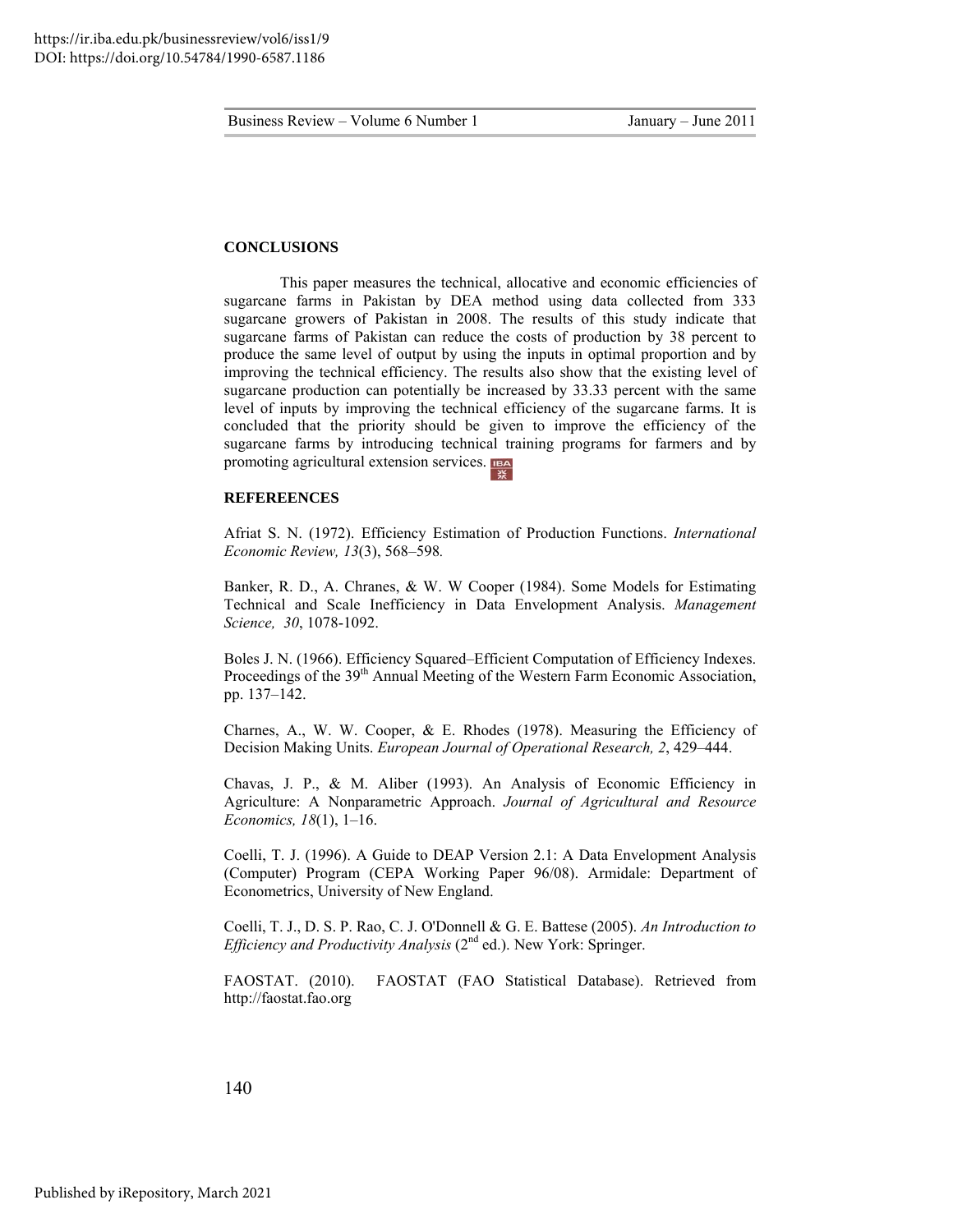Fare, R., S. Grosskopf, & C. A. K. Lovell (1994). *Production Frontiers*. Cambridge: Cambridge University Press.

Farrell, M.J. (1957). The Measurement of Productive Efficiency. *Journal of the Royal Statistical Society*, Series A, CXX, Part 3, 253–290.

Fried, H. O., C. A. K. Lovell, & S. S. Schmidt (2008). *The Measurement of Productive Efficiency and Productivity Growth*. New York: Oxford University Press.

Government of Pakistan. (2003). *Agricultural Census 2000* (Pakistan Report). Lahore, Pakistan: Agricultural Census Organization, Statistics Division.

Government of Pakistan. (2010). *Pakistan Economic Survey 2009-2010*. Islamabad, Pakistan: Finance Division, Economic Advisor's Wing. Retrieved from http://finance.gov.pk/

Shephard, R. W. (1970). *Theory of Cost and Production Functions*. Princeton: Princeton University Press

It is little short of a miracle that modern methods of instruction have not already completely strangled the holy curiosity of inquiry…. I believe that one could even deprive a healthy beast of prey of its voraciousness if one could force it with a whip to eat continuously whether it were hungry or not…

*Albert Einstein*